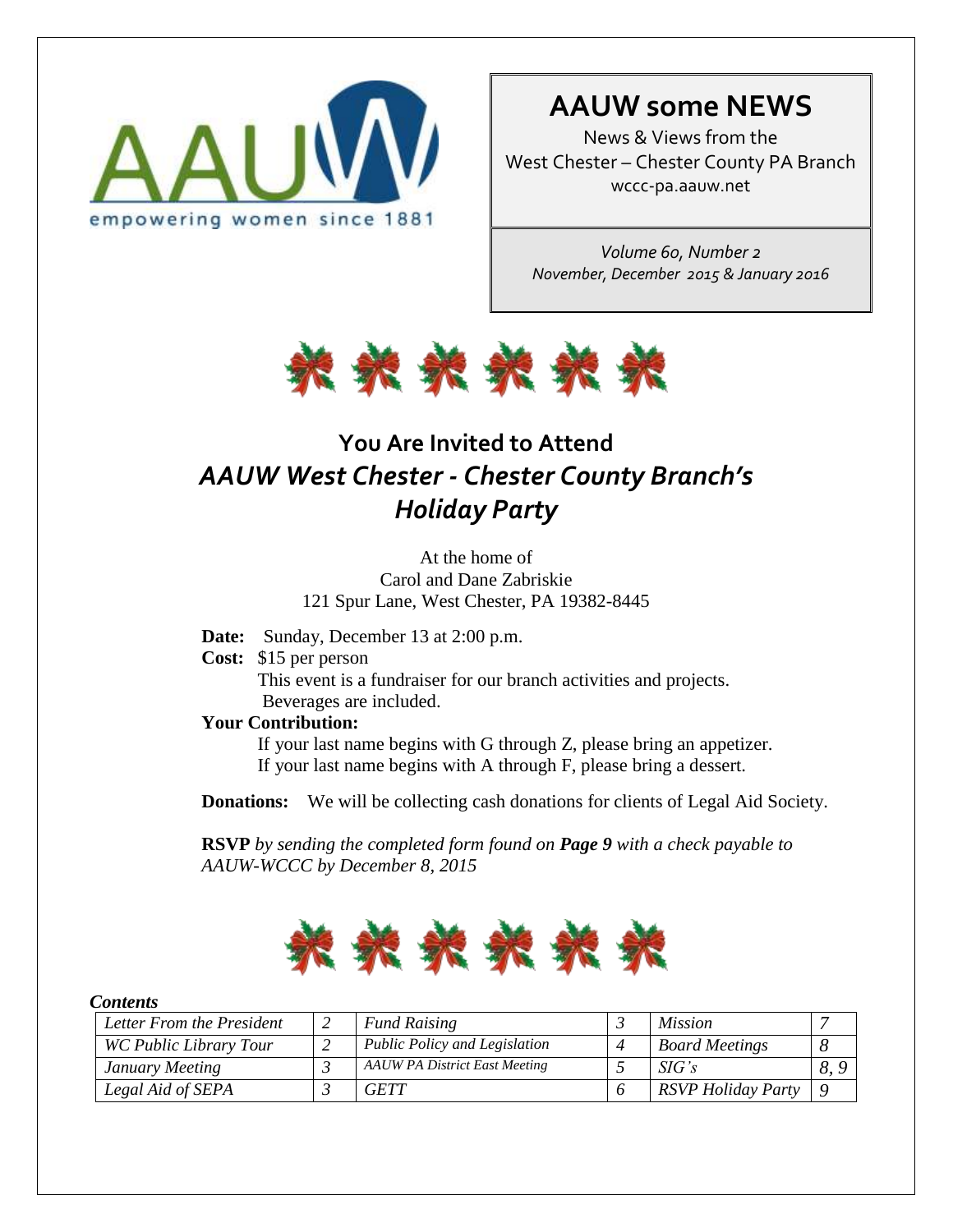# *Letter From the President*

Hello Members,

I hope you all have been enjoying this gorgeous fall, I certainly have. Unfortunately fall does not last forever and soon it will be cold and snowy. However we can look forward to our Holiday Party on December 13, a time when we can get together and enjoy each other and the tasty appetizers and desserts you all contribute.

The invitation is included in this newsletter.

Our October speaker prompted me to look on [www.aauw.org,](http://www.aauw.org/) the national AAUW web site to see if anything was written about Hispanic/Latina women. Under the leadership tab there is a current article "Qué Pasa USA? The State of the Latina" reviewing Latina's or the lack of in government. Under the Economic Justice tab I found the following article, "How Would You Like to Work the Same Hours for Half the Pay? That's the Gender Pay Gap for Latinas." Both these articles are eye opening and well worth reading.

Barb Lathroum, tonya thames-taylor and I recently attended the Eastern District Meeting and heard a very informative session on Gender Equity. See Barb's summary in this newsletter.

Look on our web site, wccc-pa.aauw.net, for minutes of our August  $27<sup>th</sup>$  Board Meeting. We will continue to post minutes after they are approved by the board. You are all invited to attend board meetings held after and before the first Tuesday of each month except December.

The revised By-laws that Fran Pierce and Jean Speiser have worked so hard on are being emailed to you in three parts. Please read and comment. After all parts are distributed and commented on, we will vote on acceptance in a membership meeting.

We need a photographer. Everyone enjoys seeing photos in the newsletter, but we do not have anyone designated to take them. If you like to take pictures, please bring your camera to the membership meetings. Photos at other events such as FIG would also be welcome. Be sure to save the date for our February 13 Brunch, always a fun and informative event.

Sue



# **West Chester Public Library's Holiday Home Tour**

The 5th Annual Holiday Home Tour to benefit the beautiful & historic West Chester Public Library will take place on Saturday, December 5th from 10 a.m. until 3 p.m.

The tour will present 10 beautifully decorated homes in the northeastern section of West Chester. This walking tour features "the old & the new", spanning 151 years of home building history in & around West Chester. The homes date from 1836-1987. Each carries its own special charm and history.

Mark your calendar and join us as we enjoy the homes whose owners have graciously opened their doors to benefit West Chester Public Library's Holiday Home Tour. Tickets are on sale at the Library (415 North Church St. West Chester, PA 19380) or online at [www.WCPublicLibrary.org](http://www.wcpubliclibrary.org/)

. *The snow date is Sunday, December 6, 2015*

![](_page_1_Picture_17.jpeg)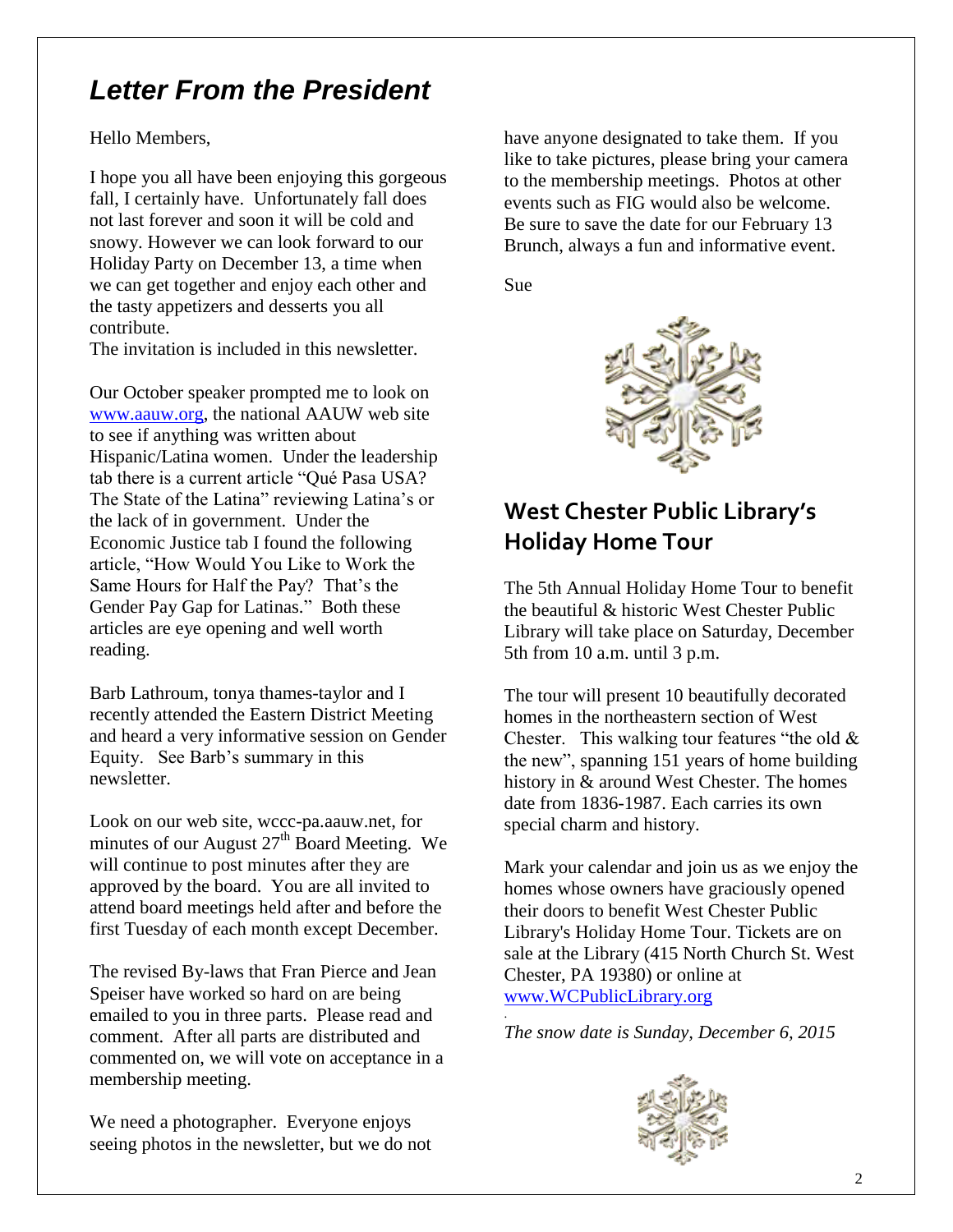# **Our January Program: Self-defense for Women**

When Mimi and I reviewed the suggestions for programs last summer, we found one for selfdefense for women. Every woman needs a few techniques to fight off an attacker! *Great idea*, we thought. I knew exactly whom to ask to present the program. My daughter in-law, *Christina Kaufmann*, is quite an expert on this topic and will be our presenter for our program on *January 13.*

Chriztie works as an instructor for the *Rising Sun Martial Arts (RSMA)* school in Rising Sun, Maryland. She also handles marketing for the school, manages demonstrations for special occasions, runs a summer camp, and gives private lessons. Chriztie began her training as a teenager, and after sixteen years of practice, recently was awarded her 5th degree black belt. This honor gives her the prerogative of opening her own school as its Grand Master should she ever choose to do so.

There are several styles of martial arts in the United States, most of which are derived from Japanese and/or Korean practices. The style taught at RSMA is mixed martial arts, which includes elements of Tae Kwon Do, Ninpo, Aikijuijitsu, Kyoshujitsu, and Verbal Judo.

Chriztie plans to show us how even the smallest woman can use brain against brawn to defend herself if attacked. Every woman needs to know how to disable an attacker with a few simple moves. Wear something comfortable! This may prove to be the most fun and valuable program of the year!

Eva Kaufmann

#### **SAVE the DATE!**

Our annual brunch meeting will be on Saturday morning, February 13.

Dr. Juliana Mosley, Vice President of Student Affairs at Lincoln University will be our speaker. Her topic will be race matters.

More details will be in the next newsletter!

## **Legal Aid of Southeastern Pennsylvania, our Gateway to Equity organization this year**

United Way of Chester County has recognized Legal Aid of Southeastern Pennsylvania as its 2014 Partner Agency of the Year. Legal Aid of SoutheasternPennsylvania provides free, high quality civil legal assistance to lowincome and senior residents of a four-county area that includes Chester, Bucks, Montgomery and Delaware Counties. United Way of Chester County cited Chester County's Legal Aid for offering legal assistance to the community and noted that Legal Aid increased its outreach through United Way's Financial Stability Center with monthly legal clinics and educational workshops.

## **Fundraising Update**

We have just concluded our first fundraiser "Snackin in the USA". All orders will be distributed at the Nov. 11 meeting. If you cannot make the meeting, other arrangements will be made. We sold 156 bags totaling \$1092 in sales. We realized a total profit of \$567.84 plus \$70 in donations for a grand total of \$637.84. Thanks to all of you who participated in this fundraiser.

Coming in February is a Pampered Chef Fundraiser slated for February 16th with a snow date of February 23rd. We will keep you informed of the details as we move closer to the date. For now, please put it on your calendars.

Lastly, please remember we continue to collect used ink cartridges so bring them to the meetings and they will be recycled in the Staples Reward Program.

Thank you for your support! *Anne Anderko & Donna Golden Fundraising Co-chairs*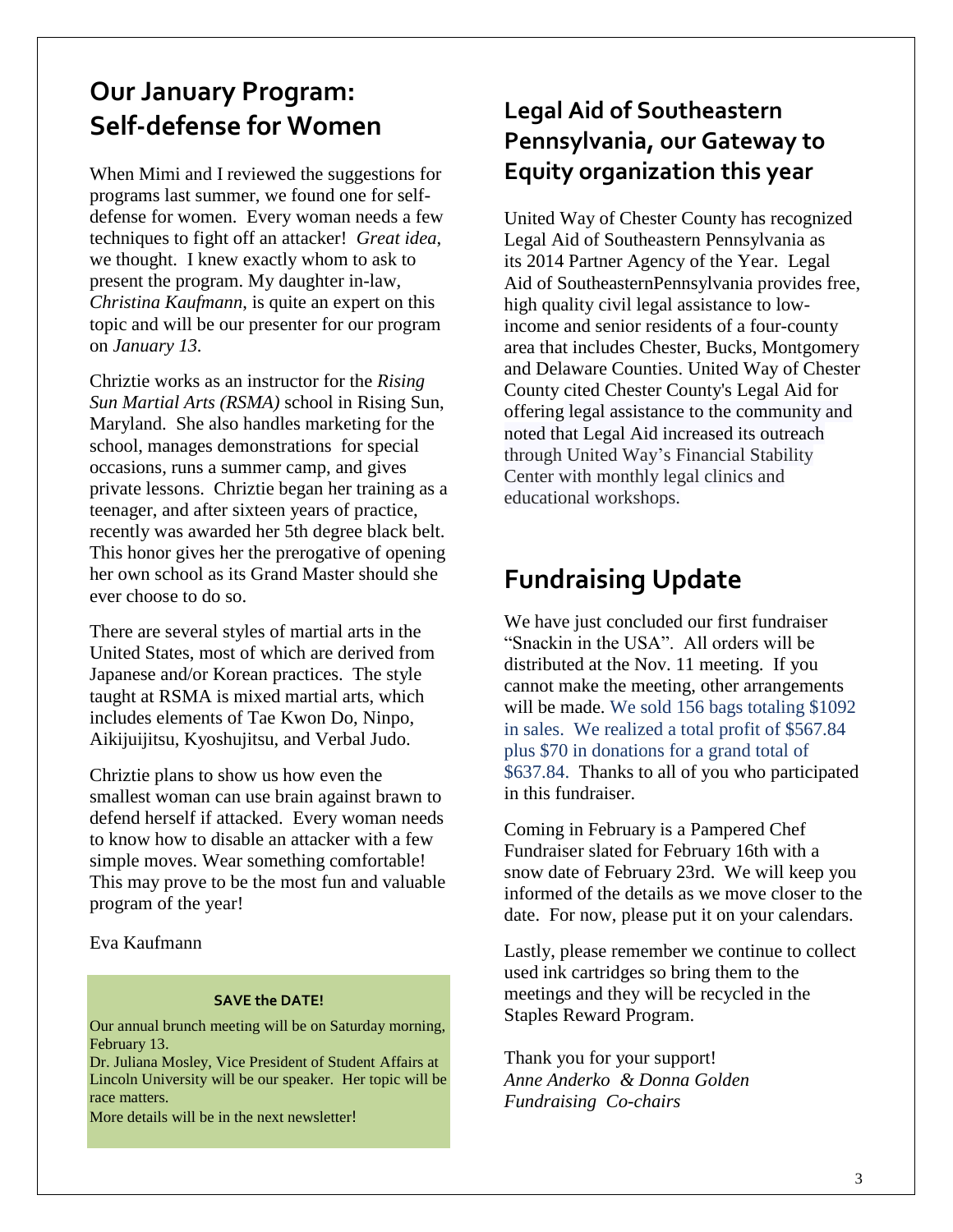### **Two Minute Activist**

Don't forget your committment to be a frequent *Two Minute Activist*. Make your voice heard in Congress regarding education, economic security, and civil rights. Using our website (under AAUW Links) is so easy!

## **District East Meeting**

### *By Barbara Lathroum*

.

On October 3rd, Sue Johnston, tonya thamestaylor, and I attended District East Meeting at Cedar Crest College in Allentown. The meeting was comprised of two sessions: one on public policy for gender issues presented by Carol Tracy, Director of the Women's Law Project headquartered in Philadelphia, and one on influencing public policy makers using personal narrative. Susan McNamara and Toni Hoffman, who chair Legislation and Public Policy for AAUW-PA, presented the second session.

Carol Tracy began by explaining what Women's Law Project (WLP) has accomplished and what it is now doing in Pennsylvania and the nation to improve economic security, health, and political representation for women. Pennsylvania was rated 32nd in the nation for gender equity as revealed by a recent Kaiser Health Survey. Our state was given the grade of D+ for women's economic autonomy, D in political leadership, and F for progress in women's health issues.

There is a glimmer of hope in the Pennsylvania legislature for women's health, however. Rep. Dan Frankel revived Women's Health Caucus. According to Women's Law Project [\(womenslawproject.org\)](http://womenslawproject.org/), Women's Health Caucus is "a bipartisan, pro-choice group of lawmakers committed to promoting evidencebased policy solutions to real problems facing Pennsylvania women and families". This group recently drafted a legislative package of bills called Pennsylvania's Agenda for Women's Health.

Ms. Tracy also discussed the under-reporting of rape, estimating that 40% of rapes are never reported. While rape kits are collected, most languish unprocessed in police department storerooms. Victims are interrogated, but many rapes are never investigated. Despite the WLP's successful challenge to the FBI's definition of rape and the subsequent broadening of that definition, police may arbitrarily classify sexual assaults as "noncriminal cases" with comparatively mild sentences, if any. Ms Tracy recommends we view the documentary "The Hunting Ground", which was released last February to select theaters and available on YouTube, Netflix, and other venues. It should be broadcast on CNN sometime this month. (I have not been able to find out exactly when.) The documentary is an expose of rapes on campus, institutional cover-ups, and disturbing social consequences for the victim.

The second session of the day concerned in part a technique for more effective advocacy of public policy called webbing. The technique involves identifying persons of influence in one's community and then connecting each person to organizations and other individuals with whom he/she has strong associations. Toni and Susan emphasized the power of personal narratives when we use them to persuade. Another public policy initiative for AAUW-PA is to Get Out The Vote. Toni and Susan would like to see branch members registering voters all year long every year. They created a helpful chart as a tool for persuading voters to vote in the off years. Sue sent this chart to all members in early October.

What a pleasant and stimulating way to spend a drizzly, dreary Saturday. I encourage more members to attend regional meetings.

#### **Did you know?**

 Because our members are so important to us, we want to keep in touch. Do you know of a member who needs to receive a get well note or card of support? Please contact our Corresponding Secretary – Rosemary MacDonald [rosemary.macdonald@verizon.net](mailto:rosemary.macdonald@verizon.net) with the information.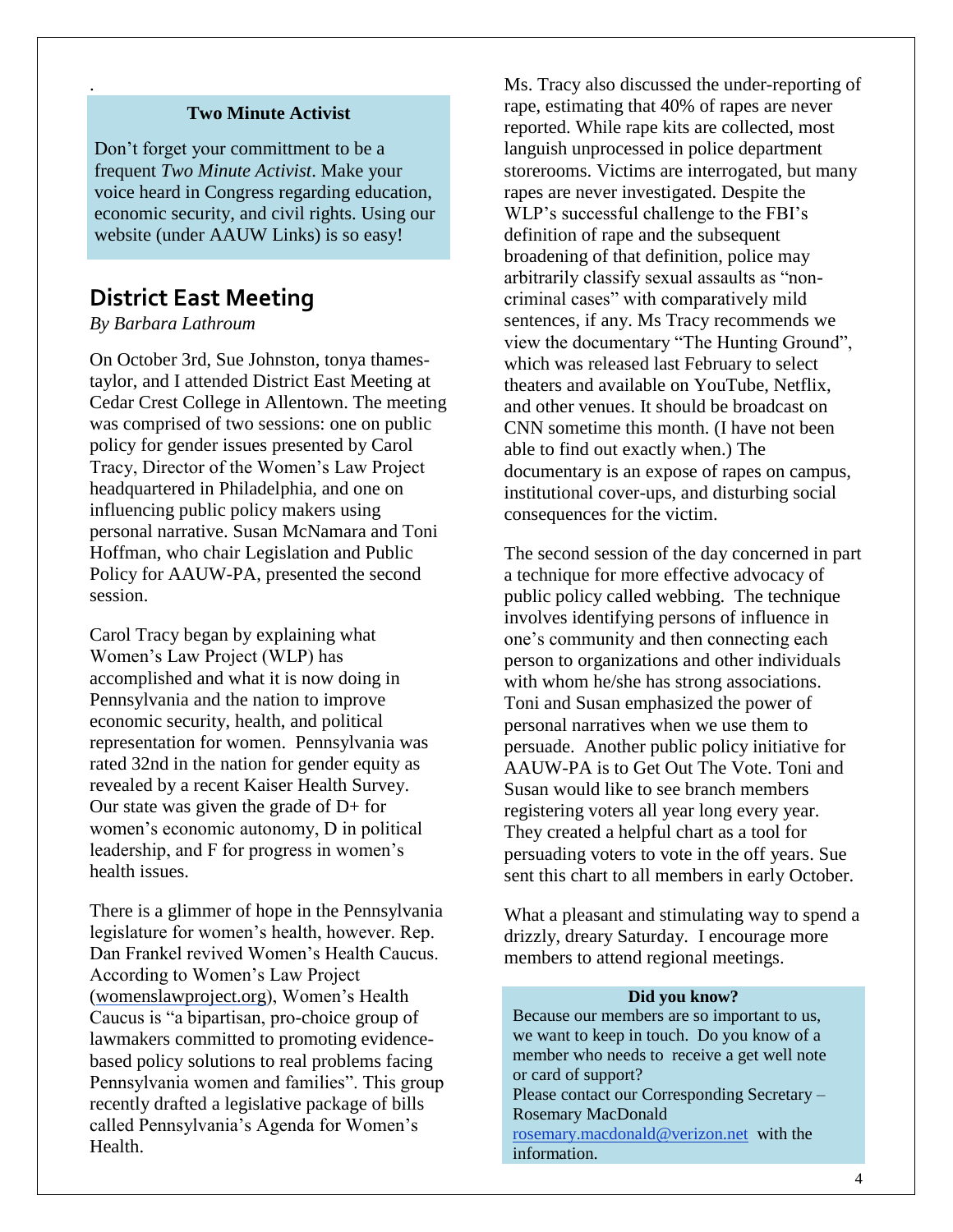![](_page_4_Picture_0.jpeg)

## **GETT and PETT** *GETT Ready for GETT 2016!*

Can you believe it has been16 years since I sat around a table at CB Technologies representing AAUW and discussing how and why we should encourage girls to pursue IT as a career choice?

The 16th year of Girls Exploring Tomorrow's Technology -- is in the planning stage. *GETT will take place on Saturday, March 12, 2016 at West Chester East High School.* Registration will open on February14th, 2016. Mark your calendars and set aside those days to be a part of the best GETT ever.

We are opening the event to 600 girls in grades 5-10 for the hands on sessions, with the hopes of encouraging girls in grades 11-12 to attend as *student ambassadors*. Last year's EXPO was so successful that we are expanding it. Because of last year's feedback, the EXPO will be in the gym at WC East. AAUW had a great table last year with Donna Golden and her *Volunteers*\* making polymer balls. We are invited back again this year and will be calling for your help for the event itself as well as for help at the EXPO table.

If you are not familiar with GETT, it is a one day event held within Chester County to encourage girls and their parents and educators to pursue careers in STEM. It is, and has always been, a hands-on venue to show girls that they can do anything they set their mind to do. For more complete information and a video of last year's GETT, you can go to http://www.GETTPA.org. AAUW West Chester-Chester County has been an important

part of GETT for 16 years, providing volunteers, research studies, and funding. AAUW's branch board has, once again, pledged \$500 to GETT 2016.

I will be stepping back as lead chair on the *Parent/Educator Committee.* Instead, I will mentor and assist the new chairperson. In anupcoming meeting I will ask for volunteers. If you have questions regarding GETT or suggestions for a hands-on activity that we can provide at the EXPO, you always can contact me at pangea49@comcast.net.

### **\*Note for Volunteers:**

Pennsylvania has implemented a new law regarding any volunteer who has contact with children. Certain individuals, in order to work or volunteer with children, are required to obtain clearances that may include the following:

 PA Child Abuse History Clearance PA State Police Criminal Record Check FBI Criminal Background Check

To learn which clearances you need to volunteer or work with children go to [http://www.KEEPKIDSSAFE.pa.gov.](http://www.keepkidssafe.pa.gov/) Be prepared if you ever are asked to work with children. **Background check fees have recently been waived for volunteers.** For employment purposes the fee has been reduced from \$10 to \$8.

Individuals seeking clearance can go directly to <https://www.compass.state.pa.us/cwis/public/home> to create an individual account and apply for their child abuse clearance electronically. Organizations also can manage PA Child Abuse History Clearances online for their employees and volunteers at the same website.

I am researching how to manage clearances as an organization, since we have other opportunities that may occur in the future.

I am looking forward to working with each and every one of you.

*Mary A. Smith, STEM Liaison*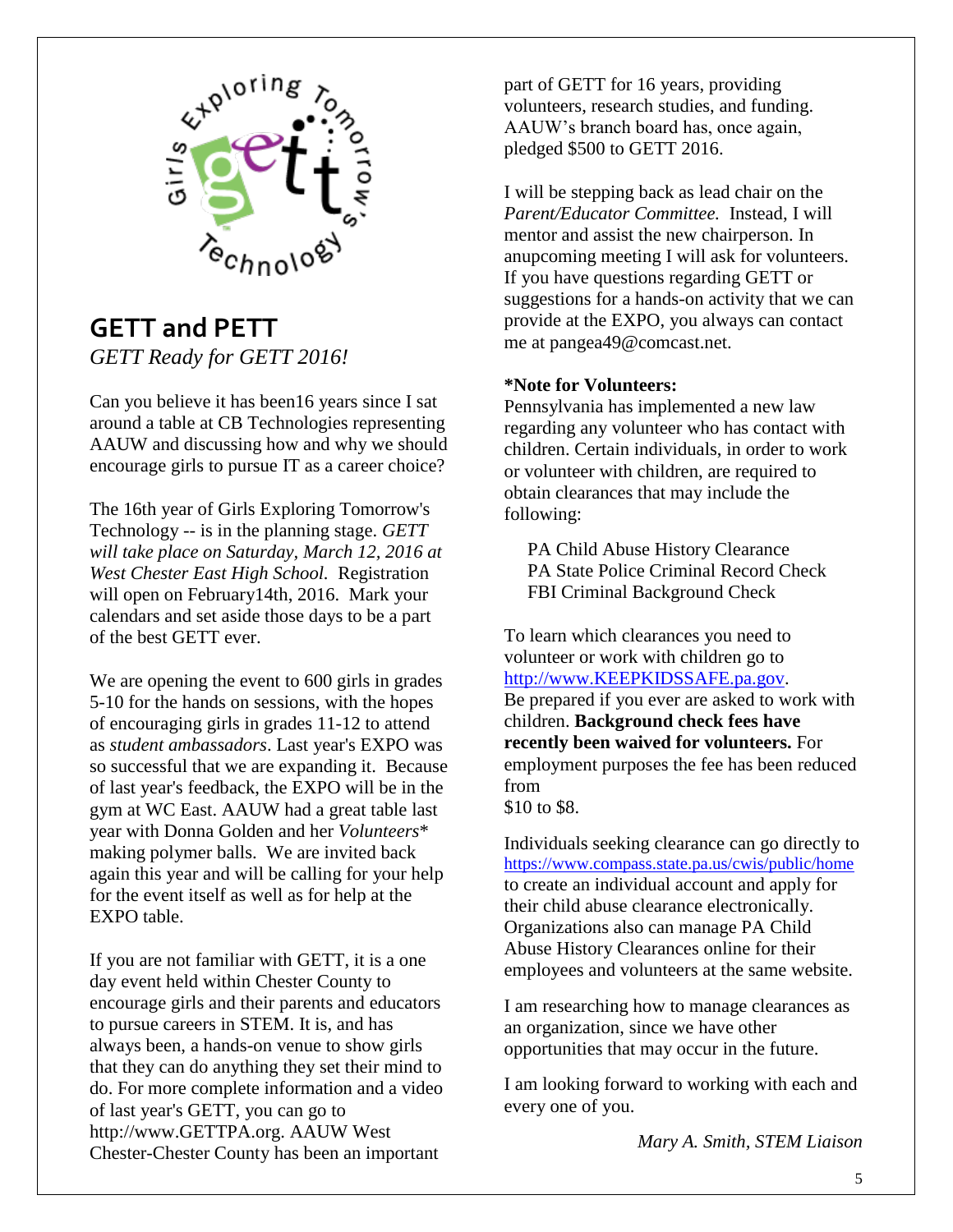#### *AAUW Mission Statement*

*AAUW advances equity for women and girls through advocacy, education, philanthropy, and research.*

Branch Website [wccc-pa.aauw.net](http://wccc-pa.aauw.net/)

*Norma George* Newsletter Co-Editor 610-872-7567 [ngeorge@cheyney.edu](mailto:ngeorge@cheyney.ecu)

*Tamara Hollins* Newsletter Co-Editor 610-399-2256 [thollins@cheyney.edu](mailto:thollins@cheyney.edu)

*Nancy Rumfield* **Newsletter Co-Editor** 610-399-0388 [nrumfield@gmail.com](mailto:nrumfield@gmail.com)

*Newsletter email* [aauwsumnews@gmail.com](mailto:aauwsumnews@gmail.com)

*Sue Johnston* Branch President [610-363-8535](mailto:610-363-8535) [sjwj77@verizon.net](mailto:sjwj77@verizon.net)

*Barbara Lathroum* Branch President Elect [610-321-9783](mailto:610-321-9783) [blathroum@gmail.com](mailto:blathroum@gmail.com)

*Eva Kaufmann* Program Co-Vice-President [610-793-3809](mailto:610-793-3809) ekaufmann1@gmail.com

*Mimi Jones* Program Co-Vice-President 610-269-4866 [peggstaar@verizon.net](mailto:4dores@comcast.net)

*Donna Golden* Membership Co -Vice-President 610-429-0944 [goldendonna@verizon.net](mailto:goldendonna@verizon.net)

*Peggy Staarman* Membership Co -Vice-President 610-269-4866 [peggstaar@verizon.net](mailto:4dores@comcast.net)

*Nancy Dore* **Recording Secretary** 610-7250-459 ncdore @gmail.com

*Rosemary MacDonald* Corresponding Secretary 610-296-5474 [rosemary.macdonald@verizon.net](mailto:rosemary.macdonald@verizon.net)

*Anne Anderko* Financial Officer [484-885-4943](mailto:484-885-4943) [ananderko@msn.com](mailto:ananderko@msn.com)

## **Member News**

Sandy Alexander will be playing the first movement of a clarinet concerto at the fall concert of the *Rose Tree Pops Orchestra* Sunday, November 22, at 3:00 pm. She would love to see some friendly faces in the audience. The concert will take pace at the Marple Presbyterian Church at 105 N. Sproul Road, Broomall, PA .

*Directions:* Rte. 476 to Exit 9, west on Rte. 3 (West Chester Pike) toward Broomall, north on Rte. 320, left at first traffic light, church will be on your right. No admission charge. Donations appreciated. Plenty of free parking.

## **About Member News**

If you have news that you would like to share with our organization, we would love to hear about it. This may be your accomplishments, research, performances, etc. Please send detailed information to the newsletter editors: [aauwsumnews@gmail.com.](mailto:aauwsum@gmail.com) Thank you for sharing!

## **Guidelines for** *AAUW some*

1. Deadline for articles is the  $10<sup>th</sup>$  of the month prior to publication – October 10, January 10 and March 10 for 2015 – 16.

2. Board will develop outline/plan for newsletter.

3. Copies of each newsletter article must be sent to the President and the President Elect.

4. Articles should be less then 340 words (1 column in 12 pt.) and sent as .doc (Word) files whenever possible.

5. Program information should be available for publication in the month prior to the event.

6. SIG information should be specific (when, where, leader, contact info., program or book).

7. Photos should be sent in .jpg format and should be the best quality possible. Leave cropping to the editors when possible.

8. Editors must keep newsletter to 10 pages or less (5 printed front and back).

9. Editors must consult with President or designee if newsletter is too long.

10. Editors and President will determine number of copies to be printed.

11. Board will review and decide list of Friends who receive printed copies.

12. The newsletter should go to the printer by the  $25<sup>th</sup>$  of the month. Copies should include the Circulation Manager, Person who distributes the e-mail version, and, if requested, other named designees.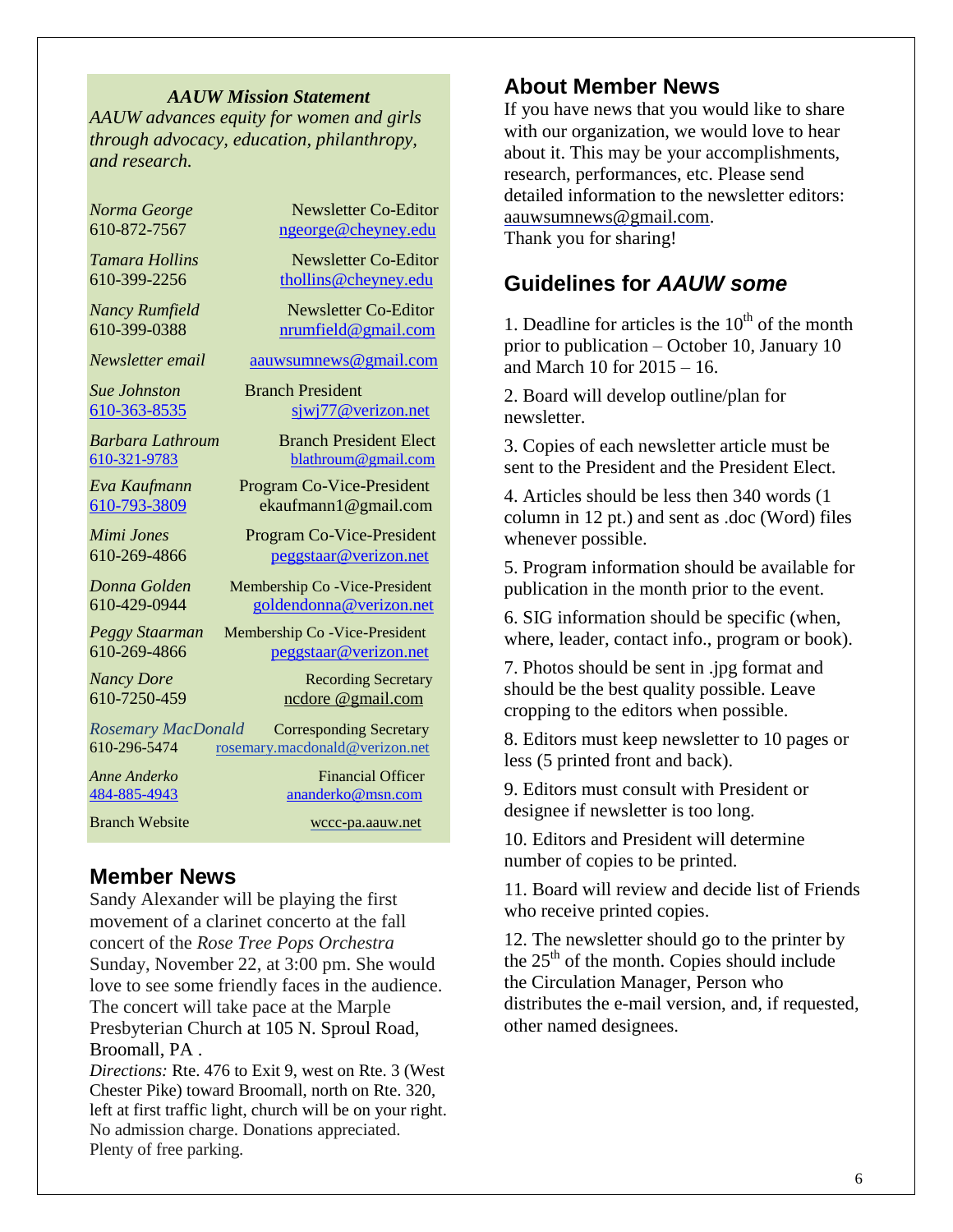### *Interested in submitting an article or have information to share?*

## *We need your News!*

The co-editors of *AAUWsome News*, are delighted to bring you this issue of the newsletter, but … *We continue to need input from members!!* Please send *articles* as Word documents. Forward your news articles to the *gmail account:* [aauwsumnews@gmail.com,](mailto:aauwsum@gmail.com) indicating the topic and month in the subject box and cc the President and President Elect. This is a shared account, so the co-editors can access your email and keep their work or personal mailboxes from getting filled. It also makes collaborating easier.

Remember that articles for a given month of the newsletter are due on the 10th of the preceding month*.* Please provide all necessary information with your submission.

# **Help AAUW Save Money**

Each year our editors put together informative, attractive, and news filled issues of our *AAUW some* newsletter. At current prices, printing and mailing costs exceed \$1.50 a piece per issue, costing over \$6.00 per member per year. For several years, most of our AAUW members have received their copies via email. If you are not already receiving *AAUW some* via e-mail and would be willing to do so, please contact Sue Johnston, [sjwj77@verizon.net.](mailto:sjwj77@verizon.net)

## *Membership Outreach*

Your Records with the National Association can be accessed by contacting: --Helpline Phone (800) 326-2289 or --Internet and email: The website for national AAUW is http://www.aauw.org/. You'll need your membership number, which can be found on the address label of the Association publication (Outlook).

# *Board Meetings*

All Board meetings are open to the membership and are held at a West Chester location to be designated. Meetings begin at 7:00 p.m., are over by 9 p.m., and are usually on the first Tuesday of the month. The next two board meetings are Tuesday, January 5 in room 210 at Grove United Methodist Church and Tuesday, February 2 in room 010B Sykes Union, West Chester University.

## **Special Interest Groups**

## **Couples Bridge**

A chair is needed. Please contact Sue Johnston, [sjwj77@verizon.net](mailto:sjwj77@verizon.net) if interested.

## **Women's Social Bridge**

Do you want to spend some time with fellow AAUW members by playing social bridge once a month? We are in the process of choosing a day and time. Please contact Sandy Alexander at [frau.salexander@gmail.com](mailto:frau.salexander@gmail.com) or 610-363- 7467 for more information or to be added to our email list.

## *Book Groups:*

*AAUW branches are known for their book groups, and membership in a group often encourages continuing membership. The West Chester-Chester County Branch currently has two book discussion groups meeting in the day and one in the evening at different times of the month.* 

## **LIT I: Daytime Literature Group –**

*Fiction and Non-Fiction*

Lit One has changed its meeting time to the third Monday afternoon of each month. We meet at members' houses at 1 p.m. for refreshments. Discussion starts at 1:30 p.m. We read both fiction and non-fiction books that are selected by the members at our final dinner meeting in June. We welcome all members to join us in some lively and thought provoking discussions. Please call the hostess if you plan to attend. Any questions? Call chair Kay Philipps at 610-399-0697.

You can find the entire schedule for LIT I for the year on our webpage.

## [http://wccc-pa.aauw.net/files/2015/07/Lit-](http://wccc-pa.aauw.net/files/2015/07/Lit-I_III_Fall_2015.pdf)[I\\_III\\_Fall\\_2015.pdf](http://wccc-pa.aauw.net/files/2015/07/Lit-I_III_Fall_2015.pdf)

**LIT II: Evening Literature Group –**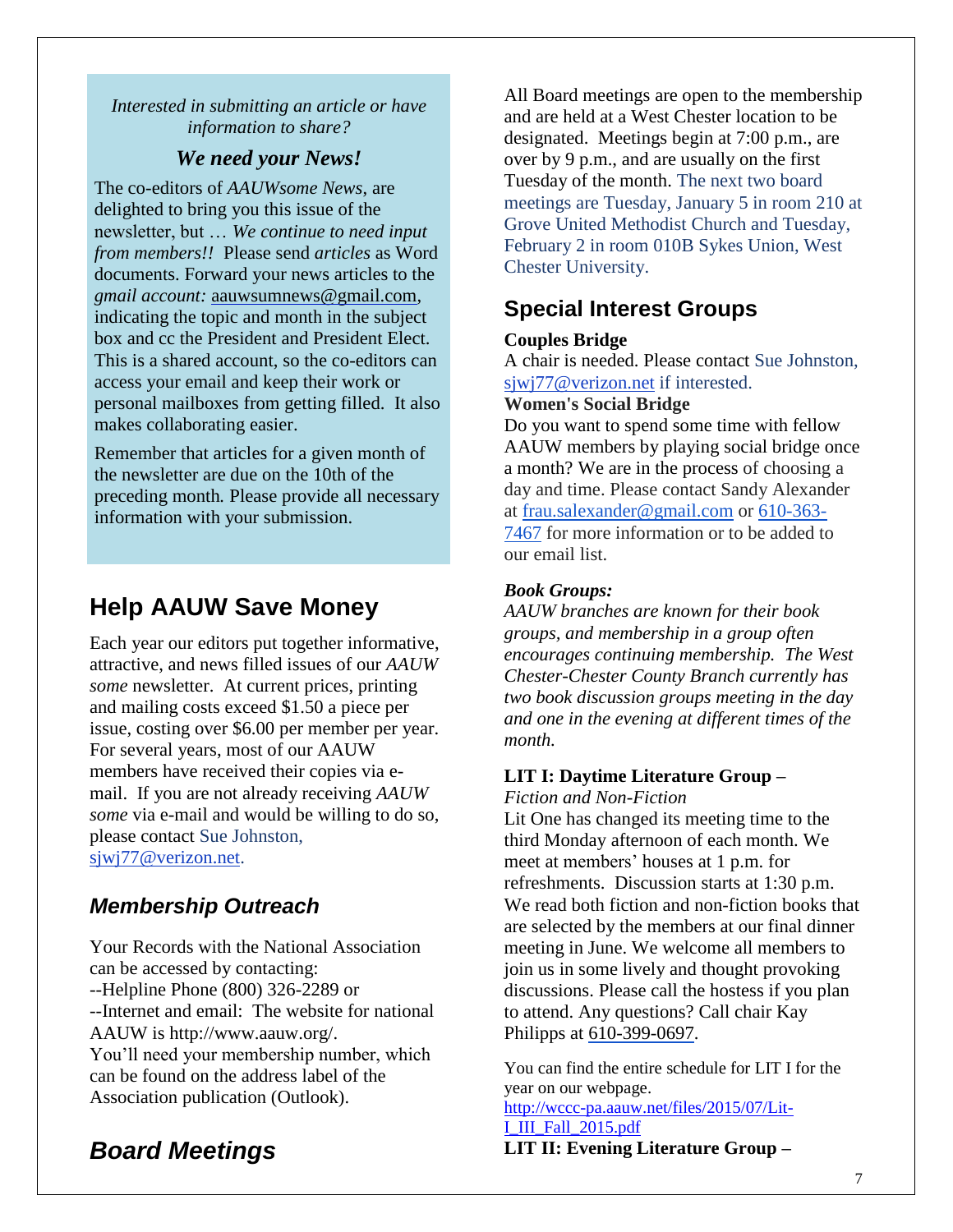### *Fiction and Non-Fiction*

Lit Group II reads fiction with an occasional non-fiction book thrown in for our edification. We usually meet on the third Wednesday of the month, starting at 7:00 p.m. for conviviality. Discussions start at 7:30 p.m. We always welcome new members and would be happy to see some new faces.

Our **November 21st** book is *Vintage Munro* by Alice Munro, a selection of five of Munro's short stories published to celebrate Munro's 2013 Nobel Prize. Donna Eaves will lead the discussion. Our hostess is Lyn Eaton. The location is at 1389 Station Place in West Chester. Please RSVP both to Lyn (610-696- 3172 or [wleaton2@aol.com\)](mailto:wleaton2@aol.com) and Jean Speiser (JeanSpeiser@Gmail.com).

Our **January 20th** book is Thomas Hardy's *Tess of the d'Urbervilles.* You may have read it in high school. See what you think of it now. Dot von Gerbig will lead the discussion. Our hostess is Terry Houle. The location is at 310 William Salesbury Drive in Downingtown. Please RSVP both to Terry (610-269-7272 or [thehoules2004@yahoo.com\)](mailto:thehoules2004@yahoo.com) and Jean Speiser [\(JeanSpeiser@Gmail.com](mailto:JeanSpeiser@Gmail.com)).

New members are always welcome. Please call Jean Speiser at [610-738-3363](mailto:610-738-3363) or e-mail her at [JeanSp@Gmail.com](mailto:JeanSp@Gmail.com) for more information.

### **Literature III - Nonfiction Book Group**

This group meets Monday Evening (Lit III, every 2 months, starting in Sept., 3rdMonday) The next discussion is scheduled for Friday, November 13, 2015 at a place to be determined. The book being discussed is *The Hotel on Place Vendome* by Tilar J. Mazzeo. Copies of the book are available at Chester County libraries.

Please contact Paula McGinness for more information at 610-942-4852 or [pmcginness@verizon.net.](mailto:pmcginness@verizon.net)

#### **FIG (Food Interest Group)**

This group dines either at members' homes or in restaurants. The group usually meets on the second Saturday or Sunday of the month. Couples (unless otherwise specified), singles and new members are welcome to join us.

#### **Great Decisions**

For information contact Jacky Page at 610-359- 9887 or [jacquelinepage9@gmail.com](mailto:jacquelinepage9@gmail.com)

**TIG (**Travel Interest Group**) –**This group needs a leader. If you are interested in coordinating trips, please contact Sue Johnston at 610-363- 8535; [sjwj77@verizon.net](mailto:sjwj77@verizon.net)

#### **Craft Group :**

Work on your own project or join us as we create items for the children at the *Domestic Violence Center.* Members could also knit or crochet hats or blankets for the children at the shelter. Please contact Jean Speiser at [JeanSpeiser@Gmail.com](mailto:JeanSpeiser@Gmail.com) or 610-738-3363 for additional information.

![](_page_7_Picture_16.jpeg)

## *AAUW West Chester & Chester County Branch's Holiday Party*

Please **RSVP** by sending this completed form with a check payable to AAUW-WCCC by December 8, 2015. Send to: Anne Anderko, 908 Pine Valley Rd., West Chester, PA 19382

*I/We will attend the Holiday Party on Sunday, December 13, 2015*

Member's Name  $\blacksquare$  Name of Guest(s)

Enclosed is \$\_\_\_\_\_\_\_\_\_\_\_\_ \$15 per person - Checks should be payable to AAUW-WCCC